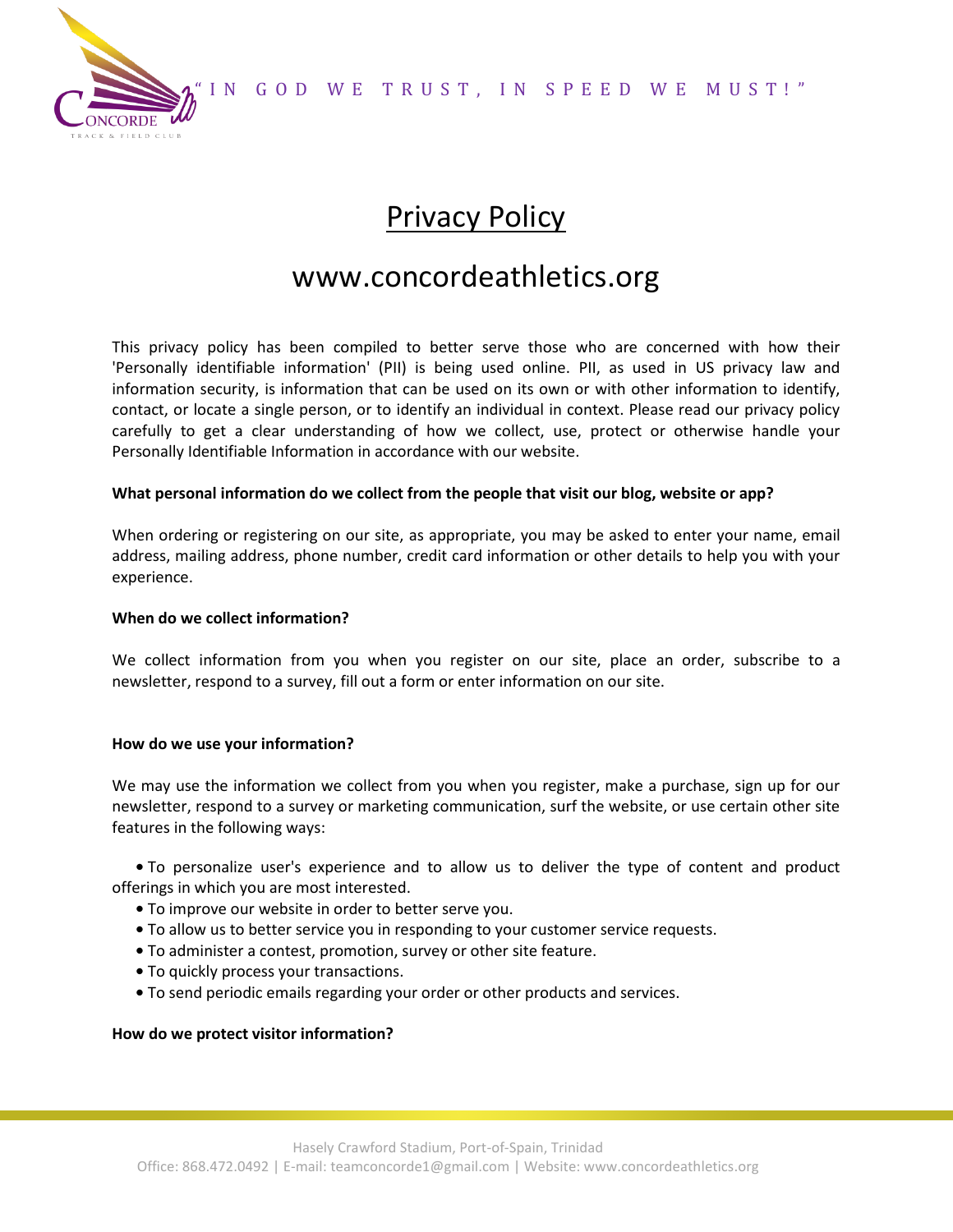

Our website is scanned on a regular basis for security holes and known vulnerabilities in order to make your visit to our site as safe as possible.

We use regular Malware Scanning.

Your personal information is contained behind secured networks and is only accessible by a limited number of persons who have special access rights to such systems, and are required to keep the information confidential. In addition, all sensitive/credit information you supply is encrypted via Secure Socket Layer (SSL) technology.

We implement a variety of security measures when a user places an order enters, submits, or accesses their information to maintain the safety of your personal information.

All transactions are processed through a gateway provider and are not stored or processed on our servers.

#### **Do we use 'cookies'?**

Yes. Cookies are small files that a site or its service provider transfers to your computer's hard drive through your Web browser (if you allow) that enables the site's or service provider's systems to recognize your browser and capture and remember certain information. For instance, we use cookies to help us remember and process the items in your shopping cart. They are also used to help us understand your preferences based on previous or current site activity, which enables us to provide you with improved services. We also use cookies to help us compile aggregate data about site traffic and site interaction so that we can offer better site experiences and tools in the future.

#### **We use cookies to:**

- **•** Help remember and process the items in the shopping cart.
- **•** Understand and save user's preferences for future visits.
- **•** Keep track of advertisements.

 **•** Compile aggregate data about site traffic and site interactions in order to offer better site experiences and tools in the future. We may also use trusted third party services that track this information on our behalf.

You can choose to have your computer warn you each time a cookie is being sent, or you can choose to turn off all cookies. You do this through your browser (like Internet Explorer) settings. Each browser is a little different, so look at your browser's Help menu to learn the correct way to modify your cookies.

If you disable cookies off, some features will be disabled It won't affect the users experience that make your site experience more efficient and some of our services will not function properly.

However, you can still place orders .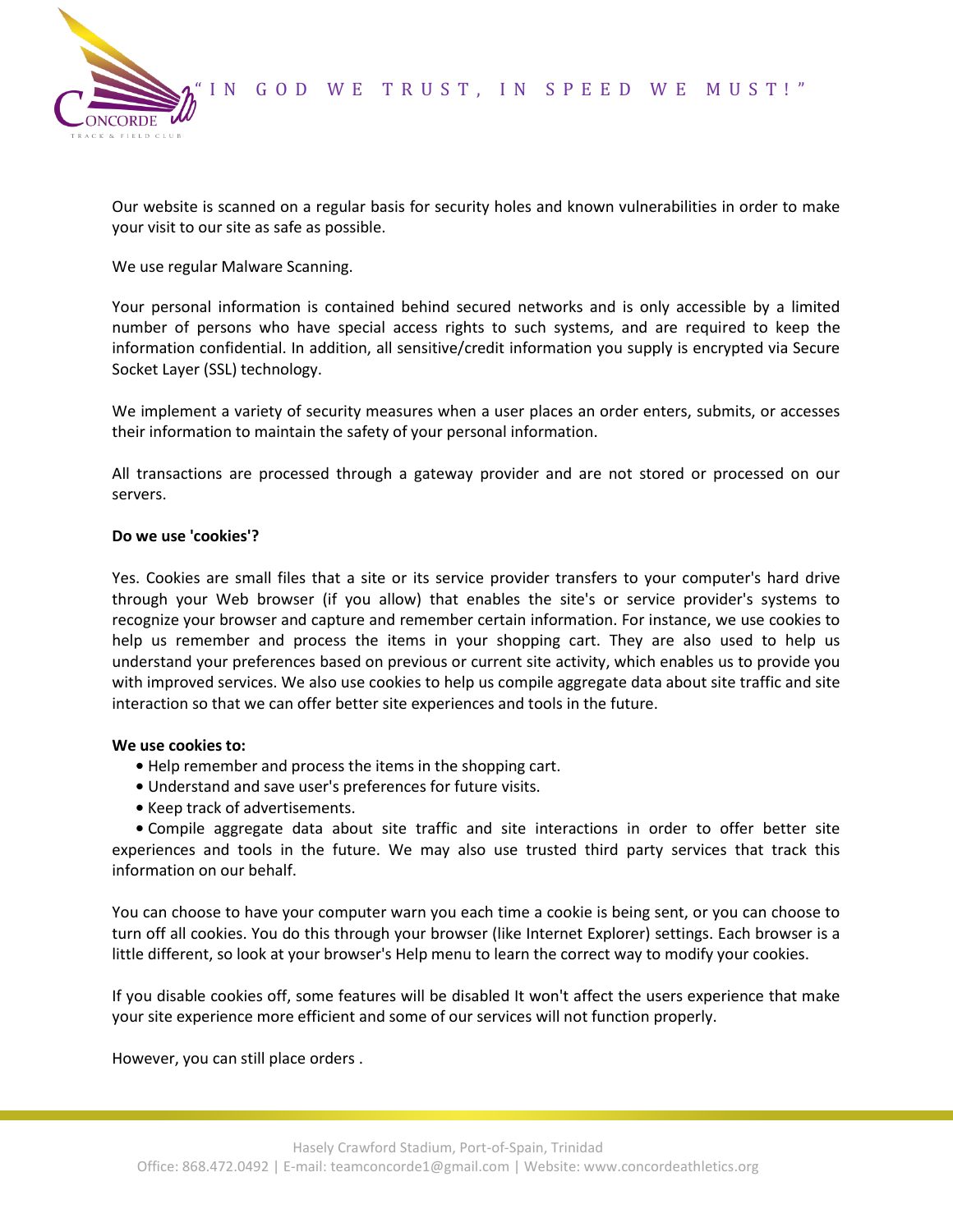

## **Third Party Disclosure**

We do not sell, trade, or otherwise transfer to outside parties your personally identifiable information unless we provide you with advance notice. This does not include website hosting partners and other parties who assist us in operating our website, conducting our business, or servicing you, so long as those parties agree to keep this information confidential. We may also release your information when we believe release is appropriate to comply with the law, enforce our site policies, or protect ours or others' heating rights, and the property, and the corresponding to the safety.

Concorde Athletics is entitled to surrender client information upon request to state representatives with respect to the Anti-Money Laundering Counter-Terrorism Financing compliance program, pursuant to the Proceeds of Crime Act, Chapter 11:27 as amended by Act No. 10 of 2009, the Financial Obligations Regulations, 2010 and the Financial Intelligence Unit of Trinidad and Tobago guidelines on anti-money laundering and terrorism financing

However, non-personally identifiable visitor information may be provided to other parties for marketing, advertising, or other uses.

#### **Third party links**

Occasionally, at our discretion, we may include or offer third party products or services on our website. These third party sites have separate and independent privacy policies. We therefore have no responsibility or liability for the content and activities of these linked sites. Nonetheless, we seek to protect the integrity of our site and welcome any feedback about these sites.

#### **Google**

Google's advertising requirements can be summed up by Google's Advertising Principles. They are put in place to provide a positive experience for users. https://support.google.com/adwordspolicy/answer/1316548?hl=en

We use Google AdSense Advertising on our website.

Google, as a third party vendor, uses cookies to serve ads on our site. Google's use of the DART cookie enables it to serve ads to our users based on their visit to our site and other sites on the Internet. Users may opt out of the use of the DART cookie by visiting the Google ad and content network privacy policy.

#### **We have implemented the following:**

- **•** Remarketing with Google AdSense
- **•** Google Display Network Impression Reporting
- **•** Demographics and Interests Reporting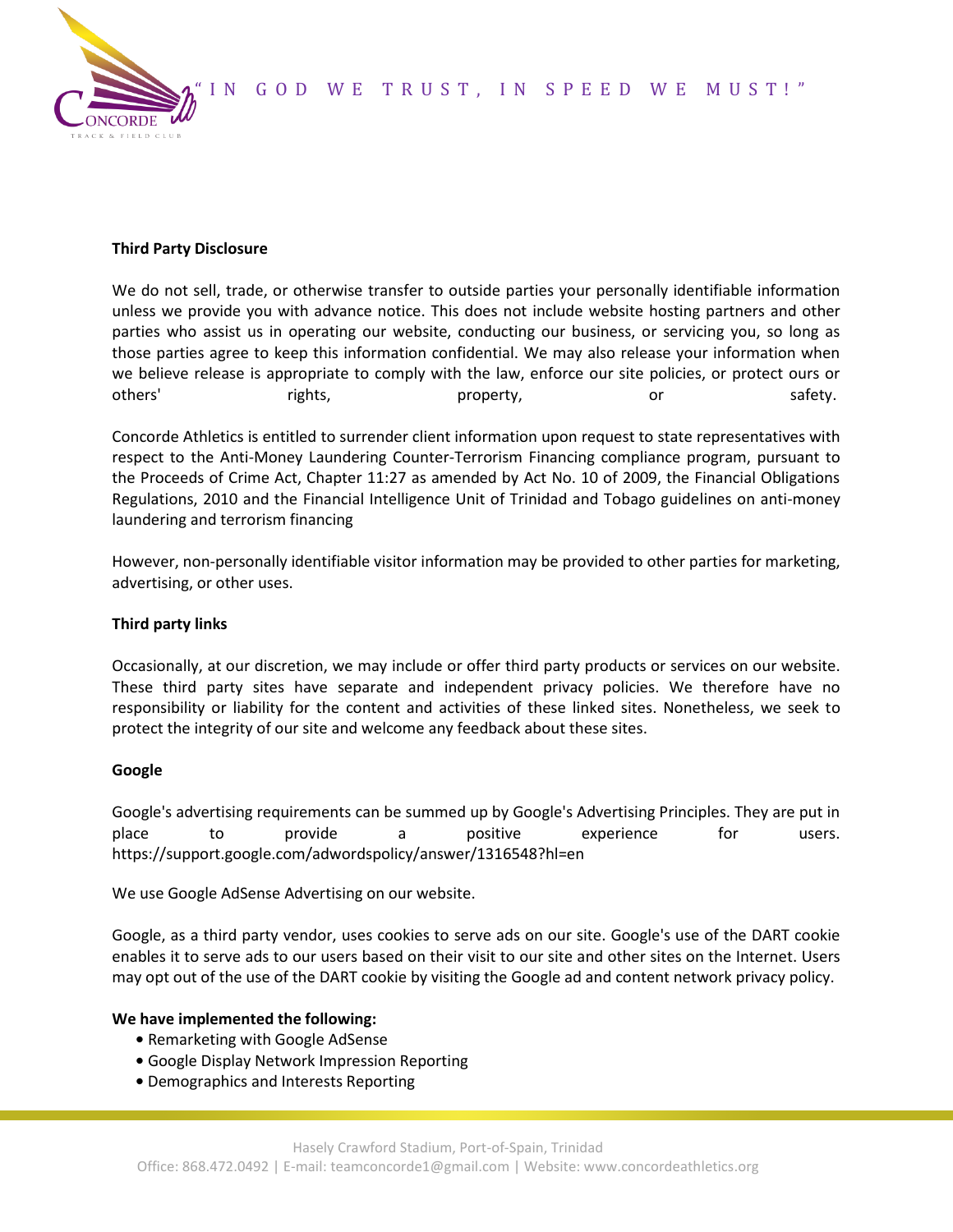**•** DoubleClick Platform Integration

We along with third-party vendors, such as Google use first-party cookies (such as the Google Analytics cookies) and third-party cookies (such as the DoubleClick cookie) or other third-party identifiers together to compile data regarding user interactions with ad impressions, and other ad service functions as they relate to our website.

#### Opting out: the contract of the contract of the contract of the contract of the contract of the contract of the contract of the contract of the contract of the contract of the contract of the contract of the contract of th

Users can set preferences for how Google advertises to you using the Google Ad Settings page. Alternatively, you can opt out by visiting the Network Advertising initiative opt out page or permanently using the Google Analytics Opt Out Browser add on.

### **California Online Privacy Protection Act**

CalOPPA is the first state law in the nation to require commercial websites and online services to post a privacy policy. The law's reach stretches well beyond California to require a person or company in the United States (and conceivably the world) that operates websites collecting personally identifiable information from California consumers to post a conspicuous privacy policy on its website stating exactly the information being collected and those individuals with whom it is being shared, and to comply with this policy. - See more at: http://consumercal.org/california-online-privacy-protection-actcaloppa/#sthash.0FdRbT51.dpuf

## **According to CalOPPA we agree to the following:**

Users can visit our site anonymously

Once this privacy policy is created, we will add a link to it on our home page, or as a minimum on the first significant page after entering our website.

Our Privacy Policy link includes the word 'Privacy', and can be easily be found on the page specified above.

Users will be notified of any privacy policy changes:

**•** On our Privacy Policy Page

Users are able to change their personal information:

- **•** By emailing us
- **•** By calling us
- **•** By logging in to their account

## **How does our site handle do not track signals?**

We honor do not track signals and do not track, plant cookies, or use advertising when a Do Not Track (DNT) browser mechanism is in place.

#### **Does our site allow third party behavioral tracking?**

It's also important to note that we do not allow third party behavioral tracking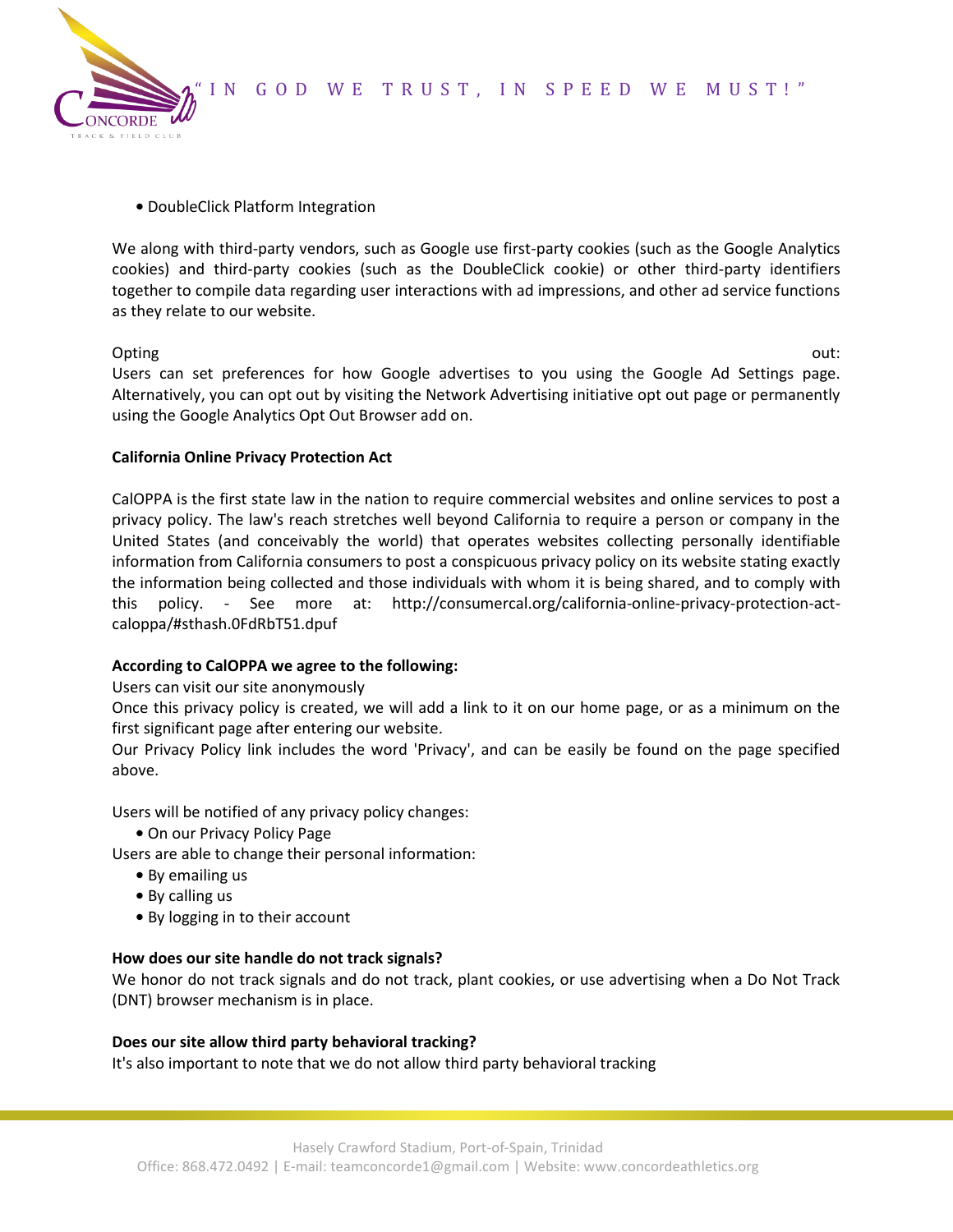

#### **COPPA (Children Online Privacy Protection Act)**

When it comes to the collection of personal information from children under 13, the Children's Online Privacy Protection Act (COPPA) puts parents in control. The Federal Trade Commission, the nation's consumer protection agency, enforces the COPPA Rule, which spells out what operators of websites and online services must do to protect children's privacy and safety online.

We do not specifically market to children under 13.

#### **Fair Information Practices**

The Fair Information Practices Principles form the backbone of privacy law in the United States and the concepts they include have played a significant role in the development of data protection laws around the globe. Understanding the Fair Information Practice Principles and how they should be implemented is critical to comply with the various privacy laws that protect personal information.

### **In order to be in line with Fair Information Practices we will take the following responsive action, should a data breach occur:**

We will notify the users via email

**•** Within 7 business days

We will notify the users via in site notification

**•** Within 7 business days

We also agree to the individual redress principle, which requires that individuals have a right to pursue legally enforceable rights against data collectors and processors who fail to adhere to the law. This principle requires not only that individuals have enforceable rights against data users, but also that individuals have recourse to courts or a government agency to investigate and/or prosecute noncompliance by data processors.

#### **CAN SPAM Act**

The CAN-SPAM Act is a law that sets the rules for commercial email, establishes requirements for commercial messages, gives recipients the right to have emails stopped from being sent to them, and spells out tough penalties for violations.

#### **We collect your email address in order to:**

- **•** Send information, respond to inquiries, and/or other requests or questions.
- **•** Process orders and to send information and updates pertaining to orders
- **•** We may also send you additional information related to your product and/or service.

 **•** Market to our mailing list or continue to send emails to our clients after the original transaction has occurred

#### **To be in accordance with CANSPAM we agree to the following:**